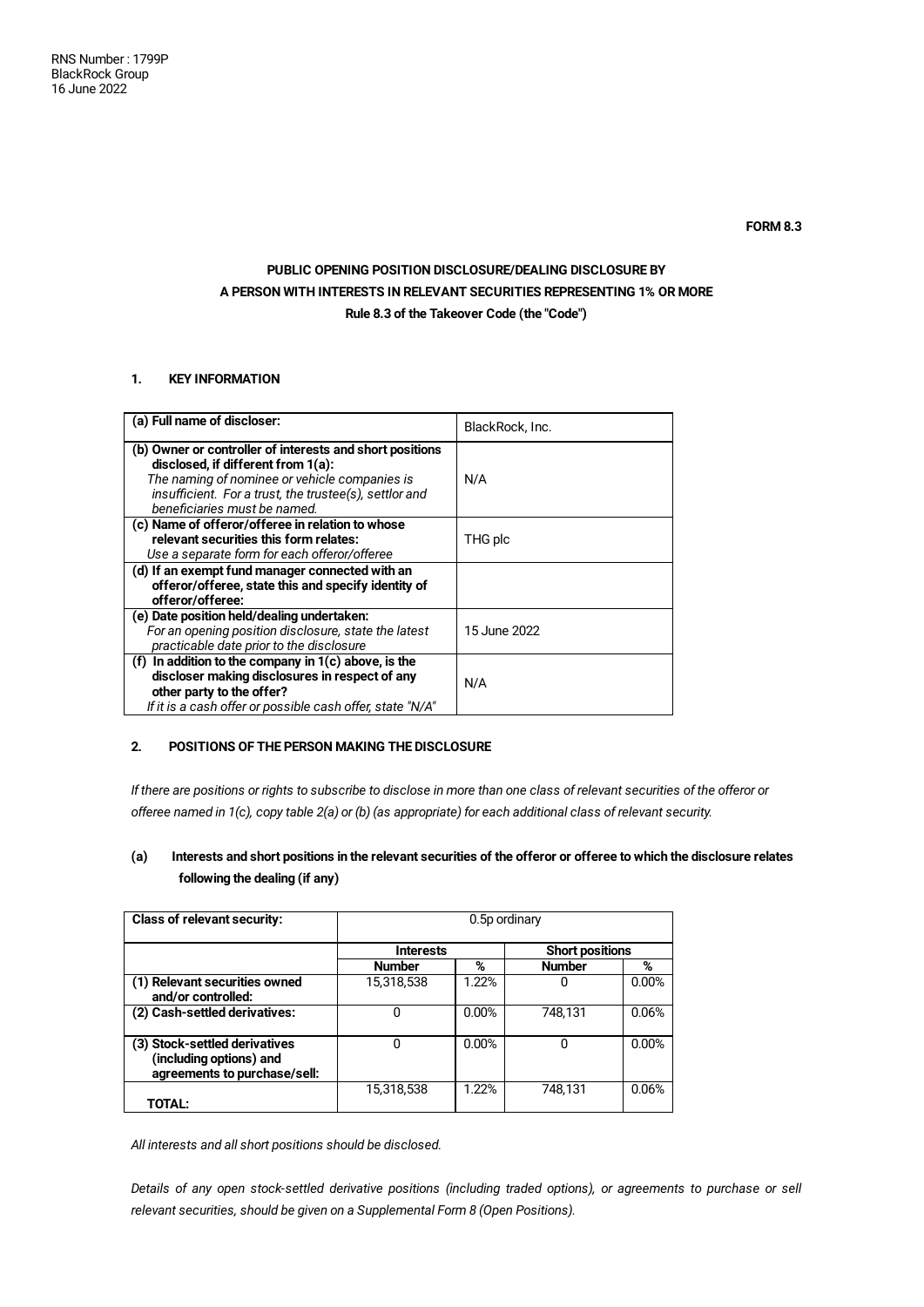#### **(b) Rights to subscribe for new securities (including directors' and other employee options)**

| Class of relevant security in relation to |  |
|-------------------------------------------|--|
| which subscription right exists:          |  |
| Details, including nature of the rights   |  |
| concerned and relevant percentages:       |  |

#### **3. DEALINGS (IF ANY) BY THE PERSON MAKING THE DISCLOSURE**

Where there have been dealings in more than one class of relevant securities of the offeror or offeree named in 1(c), copy table 3(a), (b), (c) or (d) (as appropriate) for each additional class of relevant security dealt in.

*The currency of all prices and other monetary amounts should be stated.*

#### **(a) Purchases and sales**

| <b>Class of relevant security</b> | <b>Purchase/sale</b> | Number of<br>securities | Price per unit |
|-----------------------------------|----------------------|-------------------------|----------------|
| 0.5p ordinary                     | Sale                 | 21.890                  | GBP 1.0485     |

#### **(b) Cash-settled derivative transactions**

| <b>Class of relevant security</b> | <b>Product</b><br>description<br>e.g. CFD | Nature of dealing<br>e.g. opening/closing<br>a long/short position,<br>increasing/reducing<br>a long/short position | Number of<br>reference<br>securities | <b>Price per</b><br>unit |
|-----------------------------------|-------------------------------------------|---------------------------------------------------------------------------------------------------------------------|--------------------------------------|--------------------------|
| 0.5p ordinary                     | CFD                                       | Reducing short                                                                                                      | 123.222                              | GBP 1.0485               |
| 0.5p ordinary                     | <b>CFD</b>                                | Reducing short                                                                                                      | 33.673                               | GBP 1.0567               |

### **(c) Stock-settled derivative transactions (including options)**

#### **(i) Writing, selling, purchasing or varying**

| <b>Class of</b><br>relevant<br>security | <b>Product</b><br>description<br>e.g. call<br>option | Writing,<br>purchasing,<br>selling,<br>varying<br>etc. | <b>Number</b><br>οf<br>securities<br>to which<br>option<br>relates | <b>Exercise</b><br>price per<br>unit | Type<br>e.g.<br>American,<br>European<br>etc. | <b>Expiry</b><br>date | Option<br>money<br>paid/<br>received<br>per unit |
|-----------------------------------------|------------------------------------------------------|--------------------------------------------------------|--------------------------------------------------------------------|--------------------------------------|-----------------------------------------------|-----------------------|--------------------------------------------------|
|                                         |                                                      |                                                        |                                                                    |                                      |                                               |                       |                                                  |

### **(ii) Exercise**

| <b>Class of relevant security</b> | <b>Product description</b><br>e.g. call option | Exercising/<br>exercised<br>against | Number of<br>securities | <b>Exercise</b><br>price per<br>unit |
|-----------------------------------|------------------------------------------------|-------------------------------------|-------------------------|--------------------------------------|
|                                   |                                                |                                     |                         |                                      |

#### **(d) Other dealings (including subscribing for new securities)**

| <b>Class of relevant security</b> | Nature of dealing<br>e.g. subscription,<br>conversion | <b>Details</b> | Price per unit (if<br>applicable) |
|-----------------------------------|-------------------------------------------------------|----------------|-----------------------------------|
| 0.5p ordinary                     | Transfer Out of Shares                                | 26.296         |                                   |

٦

### **4. OTHER INFORMATION**

 $\mathsf{I}$ 

#### **(a) Indemnity and other dealing arrangements**